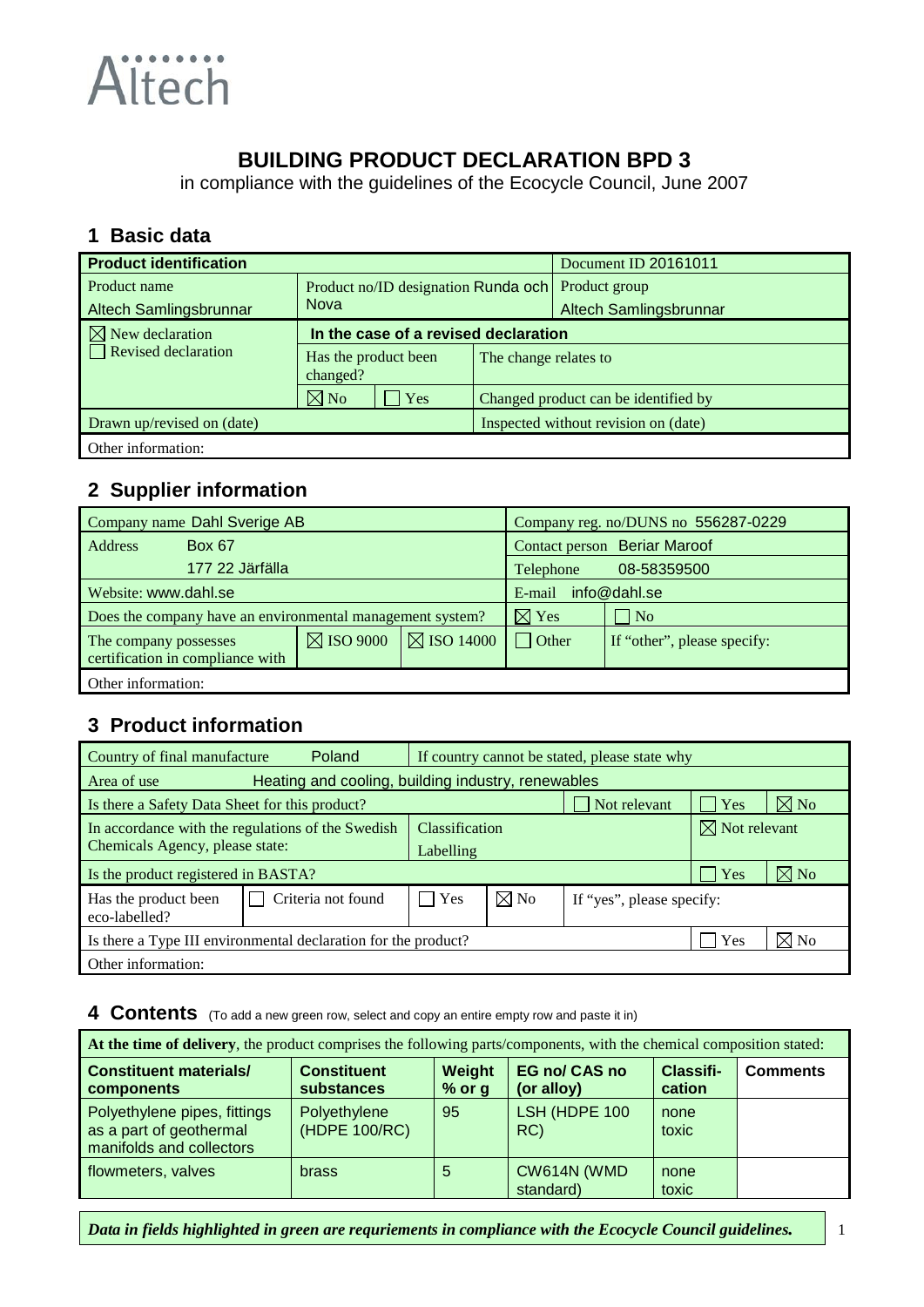| Other information:                                                                                                                                                                                                                                          |                                  |                    |                             |                     |                 |  |  |  |
|-------------------------------------------------------------------------------------------------------------------------------------------------------------------------------------------------------------------------------------------------------------|----------------------------------|--------------------|-----------------------------|---------------------|-----------------|--|--|--|
| If the chemical composition of the product after it is built in differs from that at the time of delivery, the content of the<br>finished built in product should be given here. If the content is unchanged, no data need be given in the following table. |                                  |                    |                             |                     |                 |  |  |  |
| <b>Constituent materials/</b><br>components                                                                                                                                                                                                                 | <b>Constituent</b><br>substances | Weight<br>$%$ or g | EG no/ CAS no<br>(or alloy) | Classifi-<br>cation | <b>Comments</b> |  |  |  |
|                                                                                                                                                                                                                                                             |                                  |                    |                             |                     |                 |  |  |  |
|                                                                                                                                                                                                                                                             |                                  |                    |                             |                     |                 |  |  |  |
| Other information:                                                                                                                                                                                                                                          |                                  |                    |                             |                     |                 |  |  |  |

# **5 Production phase**

| Resource utilisation and environmental impact during production of the item is reported in one of the following<br>ways:                                                                                 |                   |                                                                                      |                                                                                                |  |                                            |                          |                                         |
|----------------------------------------------------------------------------------------------------------------------------------------------------------------------------------------------------------|-------------------|--------------------------------------------------------------------------------------|------------------------------------------------------------------------------------------------|--|--------------------------------------------|--------------------------|-----------------------------------------|
| 1) Inflows (goods, intermediate goods, energy etc) for the registered product into the <b>manufacturing unit</b> , and the outflows (emissions and residual products) from it, i.e. from "gate-to-gate". |                   |                                                                                      |                                                                                                |  |                                            |                          |                                         |
| $\boxtimes$ 2) All inflows and outflows from the extraction of raw materials to finished products i.e. "cradle-to-gate".                                                                                 |                   |                                                                                      |                                                                                                |  |                                            |                          |                                         |
| 3) Other limitation. State what:                                                                                                                                                                         |                   |                                                                                      |                                                                                                |  |                                            |                          |                                         |
| The report relates to unit of product                                                                                                                                                                    |                   | $\Box$ Reported product                                                              |                                                                                                |  | $\boxtimes$ The product's<br>product group |                          | $\Box$ The product's<br>production unit |
| Indicate raw materials and intermediate goods used in the manufacture of the product                                                                                                                     |                   |                                                                                      |                                                                                                |  |                                            |                          | Not relevant                            |
| Raw material/intermediate goods                                                                                                                                                                          |                   | Quantity and unit                                                                    |                                                                                                |  |                                            |                          | Comments                                |
| HDPE rasin dyed dark                                                                                                                                                                                     |                   |                                                                                      |                                                                                                |  |                                            |                          |                                         |
|                                                                                                                                                                                                          |                   |                                                                                      |                                                                                                |  |                                            |                          |                                         |
|                                                                                                                                                                                                          |                   |                                                                                      |                                                                                                |  |                                            |                          |                                         |
| Indicate recycled materials used in the manufacture of the product                                                                                                                                       |                   |                                                                                      |                                                                                                |  |                                            |                          | $\boxtimes$ Not relevant                |
| Type of material                                                                                                                                                                                         |                   | Quantity and unit                                                                    |                                                                                                |  |                                            |                          | Comments                                |
|                                                                                                                                                                                                          |                   |                                                                                      |                                                                                                |  |                                            |                          |                                         |
|                                                                                                                                                                                                          |                   |                                                                                      |                                                                                                |  |                                            |                          |                                         |
| Enter the <b>energy</b> used in the manufacture of the product or its component parts                                                                                                                    |                   |                                                                                      |                                                                                                |  |                                            |                          | Not relevant                            |
| Type of energy                                                                                                                                                                                           |                   | Quantity and unit                                                                    |                                                                                                |  | Comments                                   |                          |                                         |
| electricity                                                                                                                                                                                              |                   |                                                                                      |                                                                                                |  |                                            |                          |                                         |
|                                                                                                                                                                                                          |                   |                                                                                      |                                                                                                |  |                                            |                          |                                         |
| Enter the transportation used in the manufacture of the product or its component parts                                                                                                                   |                   |                                                                                      |                                                                                                |  |                                            |                          | Not relevant                            |
| Type of transportation                                                                                                                                                                                   |                   | Proportion %                                                                         |                                                                                                |  |                                            |                          | Comments                                |
| road                                                                                                                                                                                                     |                   | 90                                                                                   |                                                                                                |  |                                            |                          |                                         |
| sea                                                                                                                                                                                                      |                   | 10                                                                                   |                                                                                                |  |                                            |                          |                                         |
| component parts                                                                                                                                                                                          |                   | Enter the emissions to air, water or soil from the manufacture of the product or its |                                                                                                |  |                                            | $\boxtimes$ Not relevant |                                         |
| Type of emission                                                                                                                                                                                         | Quantity and unit |                                                                                      |                                                                                                |  |                                            |                          | Comments                                |
|                                                                                                                                                                                                          |                   |                                                                                      |                                                                                                |  |                                            |                          |                                         |
|                                                                                                                                                                                                          |                   |                                                                                      |                                                                                                |  |                                            |                          |                                         |
| Enter the <b>residual products</b> from the manufacture of the product or its component parts                                                                                                            |                   |                                                                                      |                                                                                                |  |                                            |                          | $\boxtimes$ Not relevant                |
|                                                                                                                                                                                                          |                   |                                                                                      | Proportion recycled                                                                            |  |                                            |                          |                                         |
|                                                                                                                                                                                                          |                   |                                                                                      | Material<br>recycled %                                                                         |  | Energy                                     |                          |                                         |
| Residual product                                                                                                                                                                                         | Waste code        | Quantity                                                                             |                                                                                                |  | recycled %                                 |                          | Comments                                |
|                                                                                                                                                                                                          |                   |                                                                                      |                                                                                                |  |                                            |                          |                                         |
| Is there a description of the                                                                                                                                                                            | $\boxtimes$ Yes   | $\Box$ No                                                                            |                                                                                                |  | If "yes", please specify:                  |                          |                                         |
| data accuracy for the                                                                                                                                                                                    |                   |                                                                                      |                                                                                                |  |                                            |                          |                                         |
| manufacturing data?                                                                                                                                                                                      |                   |                                                                                      | Pipes and fitting originate in FV Plast in Czech<br>Republic and are assembled into geothermal |  |                                            |                          |                                         |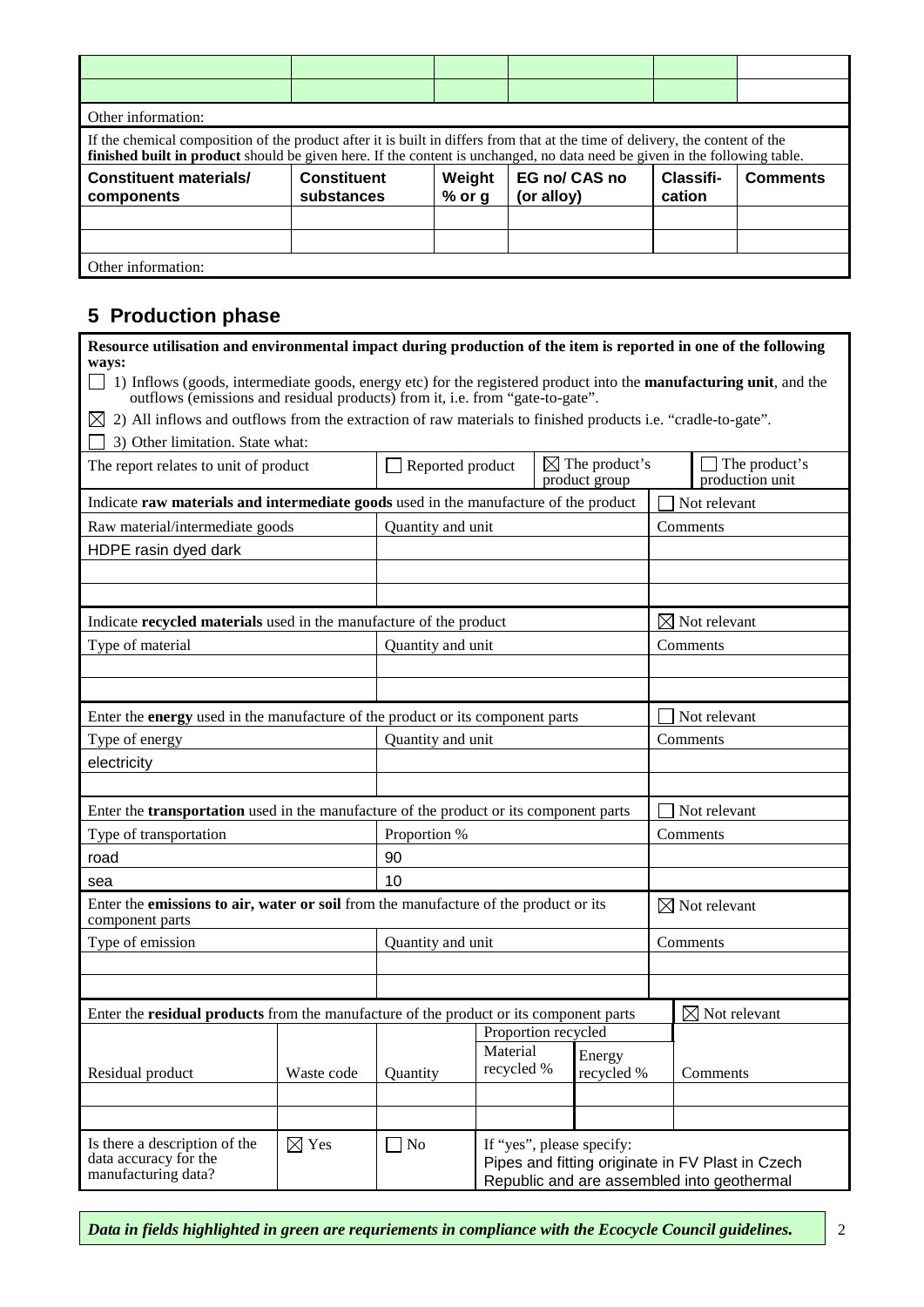|  |  |  |  | manifolds in Poland by Aspol FV. Production bases<br>on roto-moulding and injection of HDPE. Butt and<br>socket welding technology gives a final shape of<br>manifolds. |
|--|--|--|--|-------------------------------------------------------------------------------------------------------------------------------------------------------------------------|
|--|--|--|--|-------------------------------------------------------------------------------------------------------------------------------------------------------------------------|

Other information: Road transportation

## **6 Distribution of finished product**

| Does the supplier put into practice a system for returning load carriers for the<br>product?        | $\Box$ Not relevant  | $\Box$ Yes | $\boxtimes$ No |
|-----------------------------------------------------------------------------------------------------|----------------------|------------|----------------|
| Does the supplier put into practice any systems involving multi-use packaging  <br>for the product? | $\vert$ Not relevant | $\Box$ Yes | $\boxtimes$ No |
| Does the supplier take back packaging for the product?                                              | Not relevant         | Yes        | $\boxtimes$ No |
| Is the supplier affiliated to REPA?                                                                 | Not relevant         | Yes        | $\boxtimes$ No |
| Other information:                                                                                  |                      |            |                |

#### **7 Construction phase**

| Are there any special requirements for the<br>product during storage?                         | $\Box$ Not relevant | $\boxtimes$ Yes | $\vert$ No     | If "yes", please specify: Keep<br>product away from UV<br>exposure. Ambient temp<br>range: -20C up to plus 40C. |
|-----------------------------------------------------------------------------------------------|---------------------|-----------------|----------------|-----------------------------------------------------------------------------------------------------------------|
| Are there any special requirements for adjacent<br>building products because of this product? | $\Box$ Not relevant | $\vert$ Yes     | $\boxtimes$ No | If "yes", please specify:                                                                                       |
| Other information:                                                                            |                     |                 |                |                                                                                                                 |

## **8 Usage phase**

| Does the product involve any special requirements for<br>intermediate goods regarding operation and maintenance?        |                    |                     | $\vert$ Yes                  | $\boxtimes$ No        |                          | If "yes", please specify:                                                                                              |
|-------------------------------------------------------------------------------------------------------------------------|--------------------|---------------------|------------------------------|-----------------------|--------------------------|------------------------------------------------------------------------------------------------------------------------|
| Does the product have any special energy supply<br>requirements for operation?                                          |                    |                     | Yes                          | $\boxtimes$ No        |                          | If "yes", please specify:                                                                                              |
| Estimated technical service life for the product is to be entered according to one of the following options, a) or b):  |                    |                     |                              |                       |                          |                                                                                                                        |
| a) Reference service life<br>estimated as being approx.<br>b) Reference service life estimated to be in the interval of | $\vert$ 5<br>years | $\vert$ 10<br>years | $\vert$ 15<br>years<br>years | $\vert$   25<br>years | $\boxtimes >50$<br>years | CommentsLife<br>expactancy refers<br>to HDPE joints and<br>all plastic (HDPE)<br>parts. Brass valves<br>and flowmeters |
|                                                                                                                         |                    |                     |                              |                       |                          | have reference life<br>estimated to be 10<br>years                                                                     |
| Other information:                                                                                                      |                    |                     |                              |                       |                          |                                                                                                                        |

#### **9 Demolition**

| Is the product ready for disassembly (taking<br>apart)?                                                              | Not relevant         | Yes         | $\boxtimes$ No | If "yes", please specify: |
|----------------------------------------------------------------------------------------------------------------------|----------------------|-------------|----------------|---------------------------|
| Does the product require any special measures<br>to protect health and environment during<br>demolition/disassembly? | $\vert$ Not relevant | $\vert$ Yes | $\boxtimes$ No | If "yes", please specify: |
| Other information:                                                                                                   |                      |             |                |                           |

#### **10 Waste management**

| Is it possible to re-use all or parts of the<br>product? | Not relevant | $\bigvee$ Yes   | $\boxtimes$ No   | If "yes", please specify: |
|----------------------------------------------------------|--------------|-----------------|------------------|---------------------------|
| Is it possible to recycle materials for all or           | Not relevant | $\boxtimes$ Yes | $\overline{N_0}$ | If "yes", please specify: |

*Data in fields highlighted in green are requriements in compliance with the Ecocycle Council guidelines.*  $\vert$  3